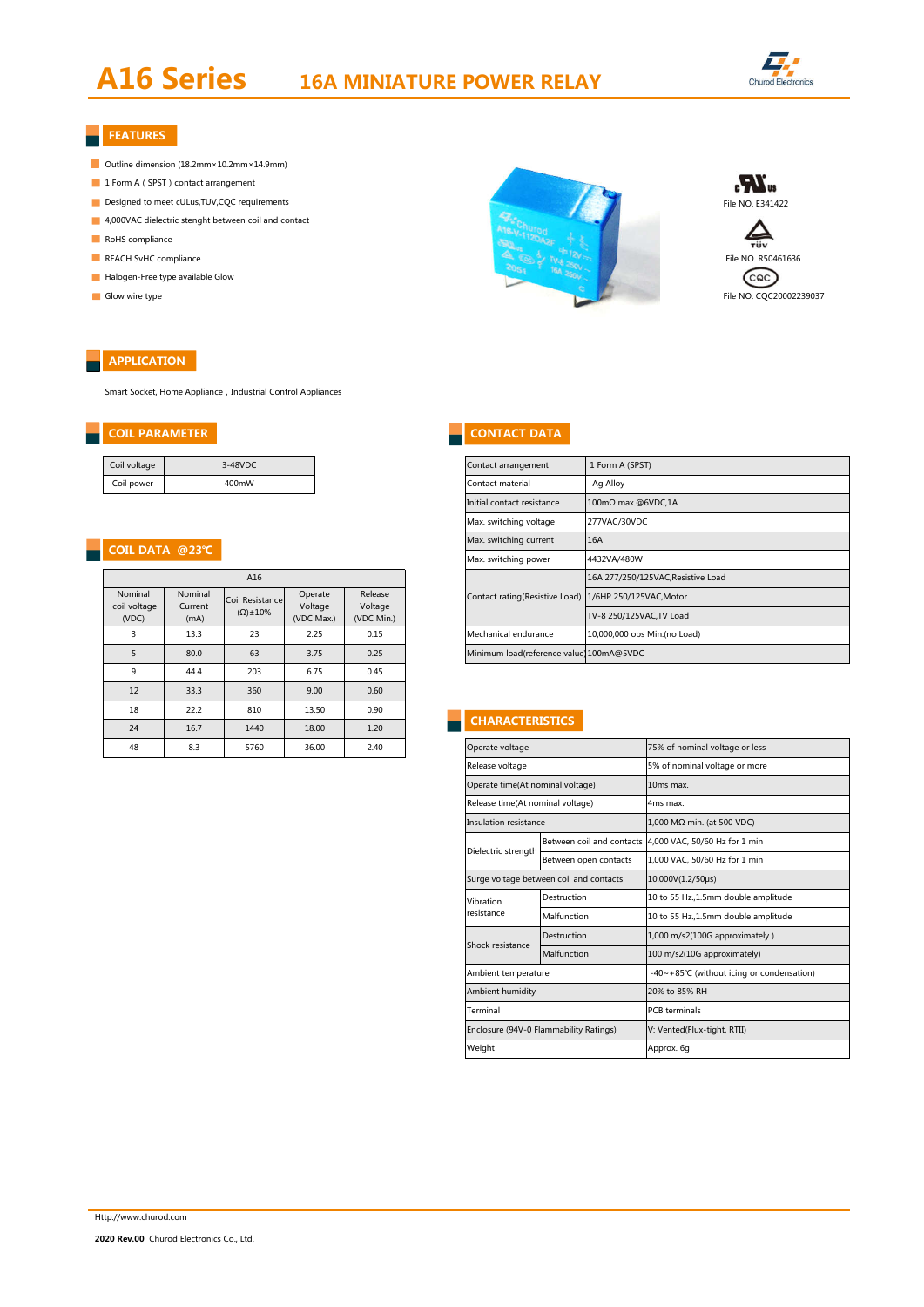|                                                                                                                          | A16 | $-V$ | $-1$ | 12 | D | A | $\overline{2}$ | F | ,000 |
|--------------------------------------------------------------------------------------------------------------------------|-----|------|------|----|---|---|----------------|---|------|
| 1. Product Family                                                                                                        |     |      |      |    |   |   |                |   |      |
| 2.Enclosure                                                                                                              |     |      |      |    |   |   |                |   |      |
| V=Vented(Flux-tight, RTII)                                                                                               |     |      |      |    |   |   |                |   |      |
| 3.Number of Poles                                                                                                        |     |      |      |    |   |   |                |   |      |
| $1=1$ pole                                                                                                               |     |      |      |    |   |   |                |   |      |
| 4.Rated Coil Voltage                                                                                                     |     |      |      |    |   |   |                |   |      |
| 03,05,09,12,18,24,48VDC                                                                                                  |     |      |      |    |   |   |                |   |      |
| 5.Coil Power                                                                                                             |     |      |      |    |   |   |                |   |      |
| $D = Standard(400mW)$                                                                                                    |     |      |      |    |   |   |                |   |      |
| 6.Contact Arrangement                                                                                                    |     |      |      |    |   |   |                |   |      |
| $A = Form A(SPST)$                                                                                                       |     |      |      |    |   |   |                |   |      |
| 7. Conact Material                                                                                                       |     |      |      |    |   |   |                |   |      |
| $2 = AgSnO2$                                                                                                             |     |      |      |    |   |   |                |   |      |
| 8.Insulation System                                                                                                      |     |      |      |    |   |   |                |   |      |
| $F = Class F(155C)$                                                                                                      |     |      |      |    |   |   |                |   |      |
| 9.Additional numbers and /or letters                                                                                     |     |      |      |    |   |   |                |   |      |
| 000-999, AAA-ZZZ, aaa-zzz or blank, which does not represent electrical changes, only for specific customer requirements |     |      |      |    |   |   |                |   |      |





#### **Remarks:**

1)The reference tolerance in outline dimension:

outline dimension ≤1mm, reference tolerance is ±0.2mm;

outline dimension >1mm and ≤5mm, reference tolerance is ±0.3mm;

outline dimension  $>5$ mm, reference tolerance is  $\pm 0.5$ mm.

2)The reference tolerance for PC Board layout is ±0.1mm.



#### **PC BOARD LAYOUTS (BOTTOM VIEWS)**